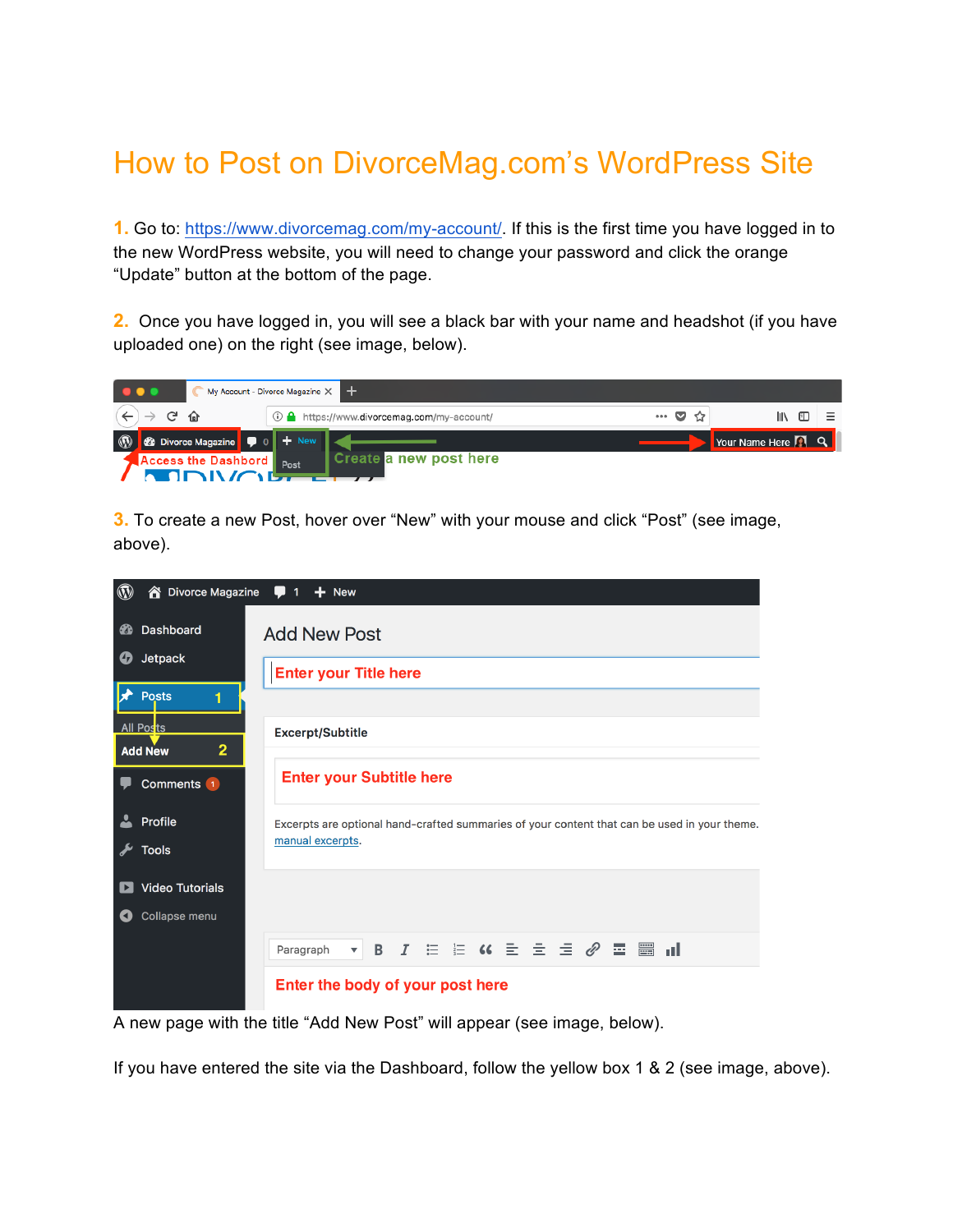| <b>Publish</b>                                             |  |  |  |  |  |  |
|------------------------------------------------------------|--|--|--|--|--|--|
| <b>Save Draft</b><br>Preview                               |  |  |  |  |  |  |
| <b>Status: Draft</b>                                       |  |  |  |  |  |  |
| <b>● Visibility: Public</b>                                |  |  |  |  |  |  |
| $\left  \mathbf{y} \right $ Readability: Needs improvement |  |  |  |  |  |  |
| $V$ SEO: Not available                                     |  |  |  |  |  |  |
| <b>Submit for Review</b>                                   |  |  |  |  |  |  |

**4.** If you have not finished writing your Post, you can click "**Save Draft**" and that will save your progress so far. You can come back and continue writing it at any time.

**5.** If you are SURE you have finished polishing your Post, click "**Submit for Review**". Once you have chosen that option, you will no longer be able to edit or add to your Post.

**6.** To reply to a Comment a reader has made on one of your Posts, go to the Dashboard and click "**Comments**" (see image, below).

| .                    | 68,45,188,73                                                                                                                           |                                                              |
|----------------------|----------------------------------------------------------------------------------------------------------------------------------------|--------------------------------------------------------------|
| <b>E</b> Forms       | <b>Dawn Westfall</b><br>Thank you for this. My ex spouse died suddenly yesterday. I was still friends with him. I'm pretty devastated. | <b>Death and Divorce: 5 Things</b><br>2018/06/11 at 11:45 am |
| $\blacksquare$ Pages | 1 approved<br>Unapprove Reply Quick Edit   Edit   History   Spam   Trash<br>dkwestfall68@gmail.com                                     | to Do When Grieving an Ex-<br><b>Spouse's Death</b>          |
| <b>Profiles</b>      | 72.49.182.101                                                                                                                          | <b>View Post</b>                                             |
| Comments 1           | These options show up when you hover over them in the back end                                                                         |                                                              |



**7.** To learn more about creating a new post as well as selecting Categories and Tags for your Post, go to the Dashboard and click "**Video Tutorials**" at the bottom of the left navigation bar.

Please watch "**WordPress Video Tutorials**" #4 and # 7; the rest don't apply to this website.

**NOTE: we will provide the image for your Post.** We pay for the images we post online, and there could be royalty issues if you provide us with a stock image..

## **Categories and Tags: Best Practices**

Chose **ONE (1)** Category and one or more Tags for

your Post from the right side of your Post page. Think of the Category like the title of a book and

| Add<br>Separate tags with commas<br>Choose from the most used tags | <b>Tags</b> |  |
|--------------------------------------------------------------------|-------------|--|
|                                                                    |             |  |
|                                                                    |             |  |
|                                                                    |             |  |

the Tags like chapter headings. **Categories and Tags must be highly relevant to your Post:** do not check every box just because you can! Click "**Choose from the most used Tags**" and a long list will appear. The bigger the font size, the more popular the tag with our bloggers. Tags **MUST** be divorce related. For example, if you mention Angelina Jolie in a Post, do **NOT** add a new "Angelina Jolie" Tag. Instead, use the "Celebrity Divorce" Tag, which already exists in the list.